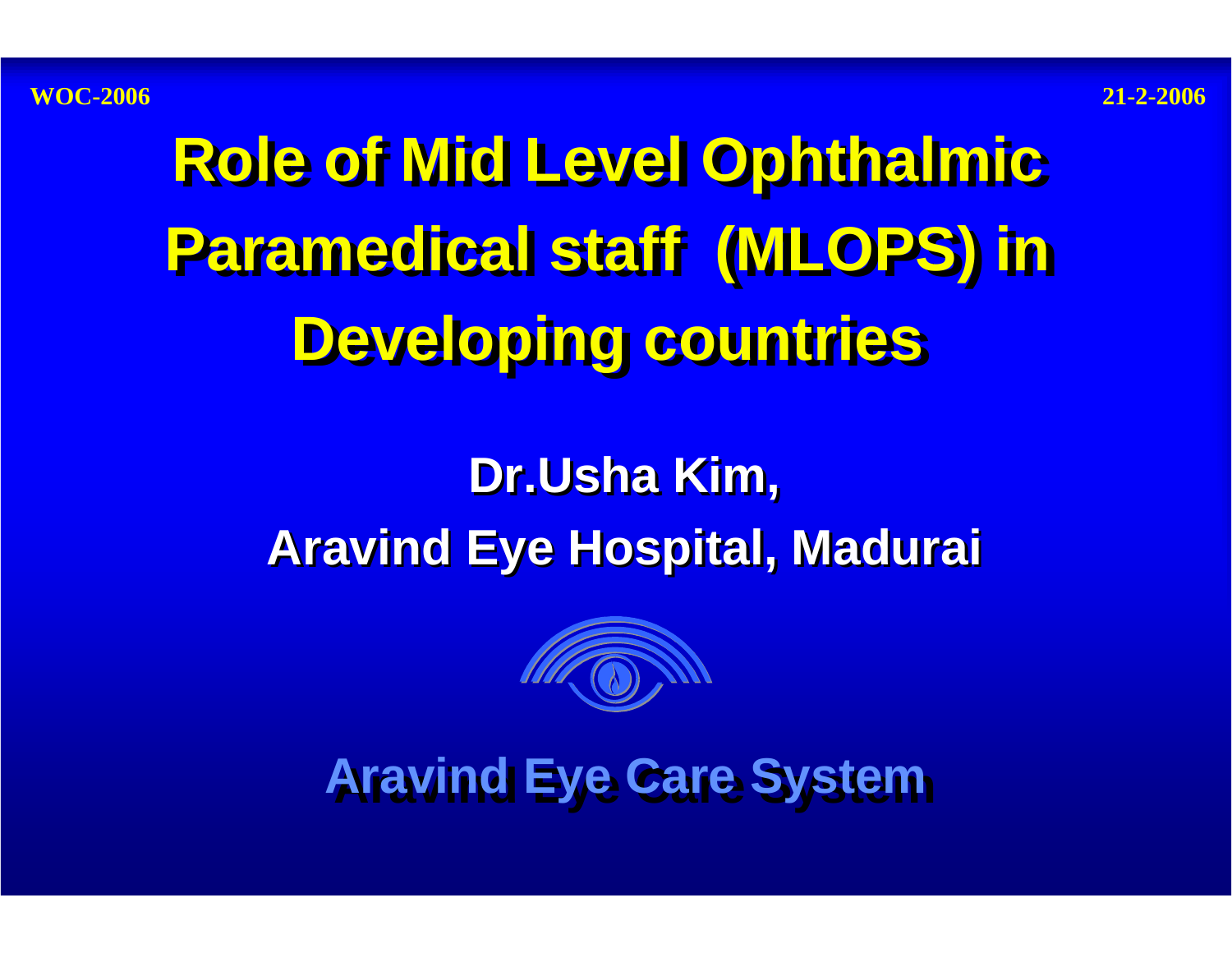**21-2-2006Estimates of Blindness in India Estimates of Blindness in India Population Population : 1 Billion 1 Billion Est. number of Blind Est. number of Blind : 13 Million 13 Million Available vailable Ophthalmologists phthalmologists Govt. - 5000 The only Cost effective option is use of MLOPs**

**Private - 9000**

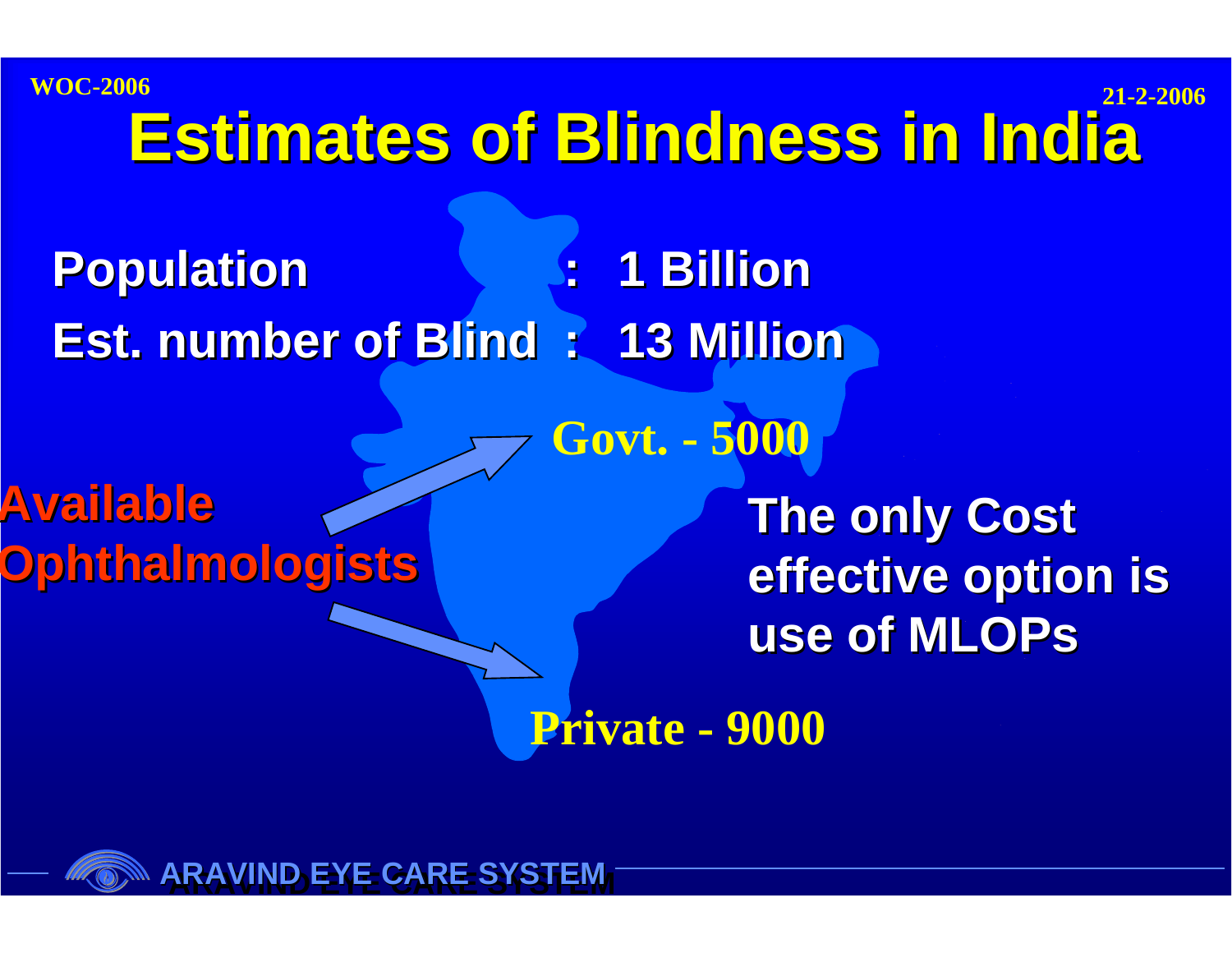# **Ophthalmologist Role of MLOP Role of MLOP Ophthalmologist**

- x **Patient evaluation Patient evaluation**
- <sup>x</sup> **Monitoring Monitoring**
- **∉ Diagnostic tests**
- <sup>x</sup> **Surgical assistance Surgical assistance**
- Counselling<br>
 Counselling<br>
Ideal Ratio:

(hospital setting) **Skilled Support staff, Not independent decision makers Main work force in the hospital setting**

4 MLOPs per ophthalmologist

**Impact on the** 

**∉ More surgery** 

<sup>x</sup> **Training Training**

<sup>x</sup> **Improve quality Improve quality**



**ARAVIND EYE CARE SYSTEM ARAVIND EYE CARE SYSTEM ARAVIND EYE CARE SYSTEM**

**21-2-2006**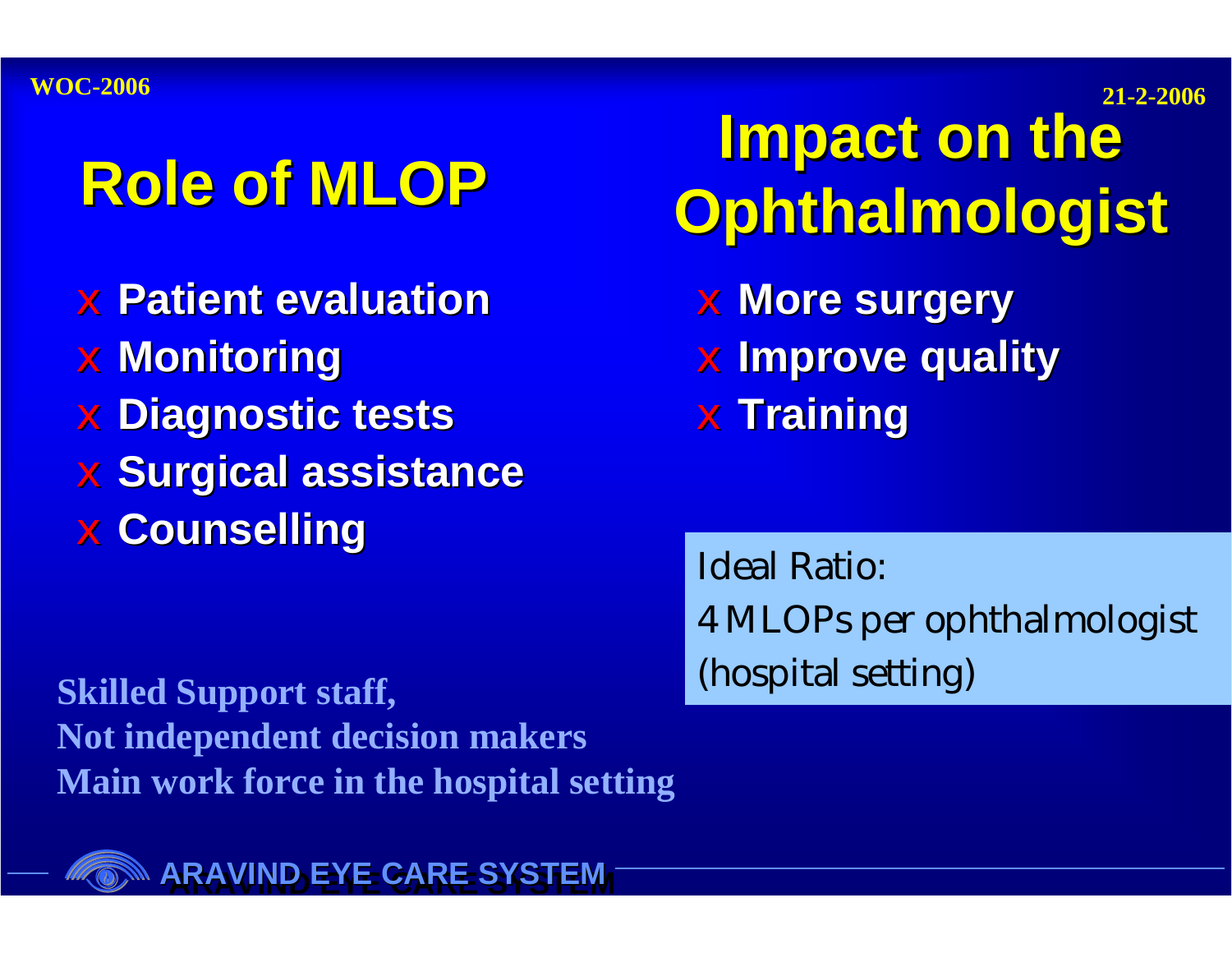**21-2-2006**

# **Training programs available Training programs available**

**Govt formal programs - PHC level**

**Private formal programs – institutional needs**

**Based on individual practice On the job training**

*Variation in quality of training*

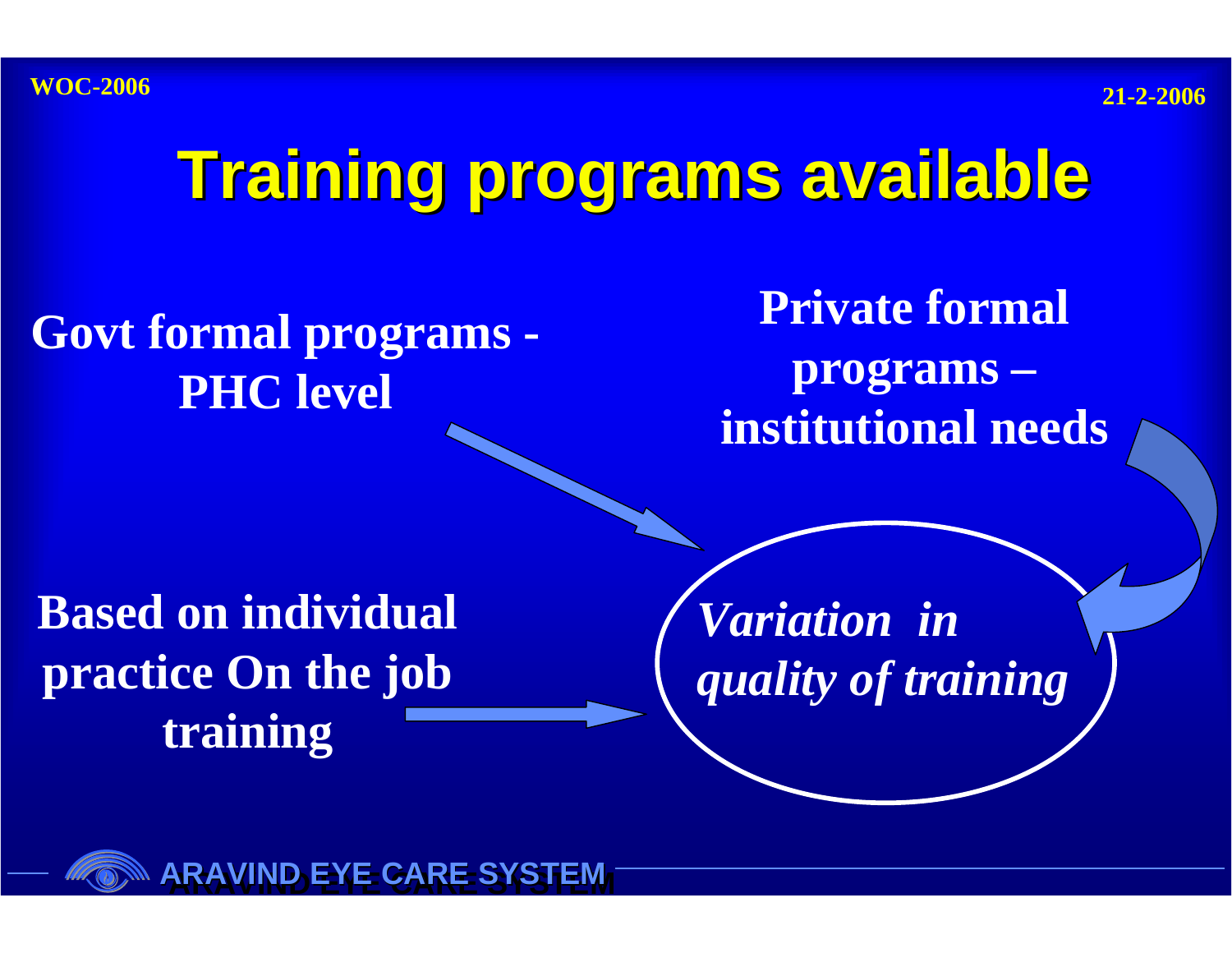# **Volume Handled Per Day**



<sup>x</sup> **4000 outpatients** <sup>x</sup> **700 surgeries**

**Pondicherry (2003) Theni (1984)**



**Number of Number of ophthalmologists ophthalmologists - 251**

**Coimbatore (1997)**

**Madurai (1978)**



**Tirunelveli (1988)**

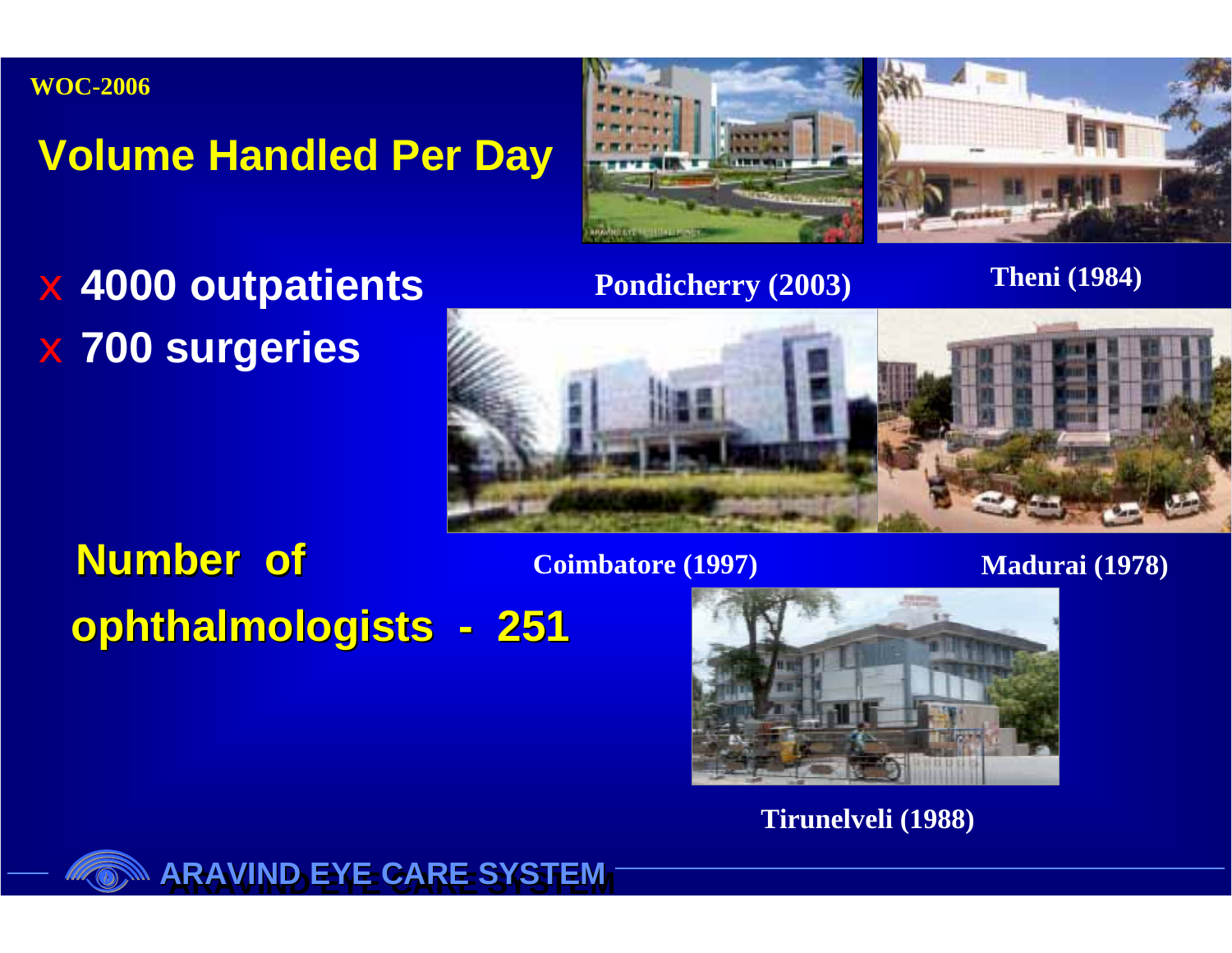# **Challenges Ensuring Clinical Quality**

- <sup>x</sup> **Ensuring quality in clinical outcomes**
- <sup>x</sup> **Ensuring patient satisfaction**
- <sup>x</sup> **Equity in care**
- <sup>x</sup> **Through Delegation of work**
- x **Routine skill based repetitive work are delegated to Paramedical staff**

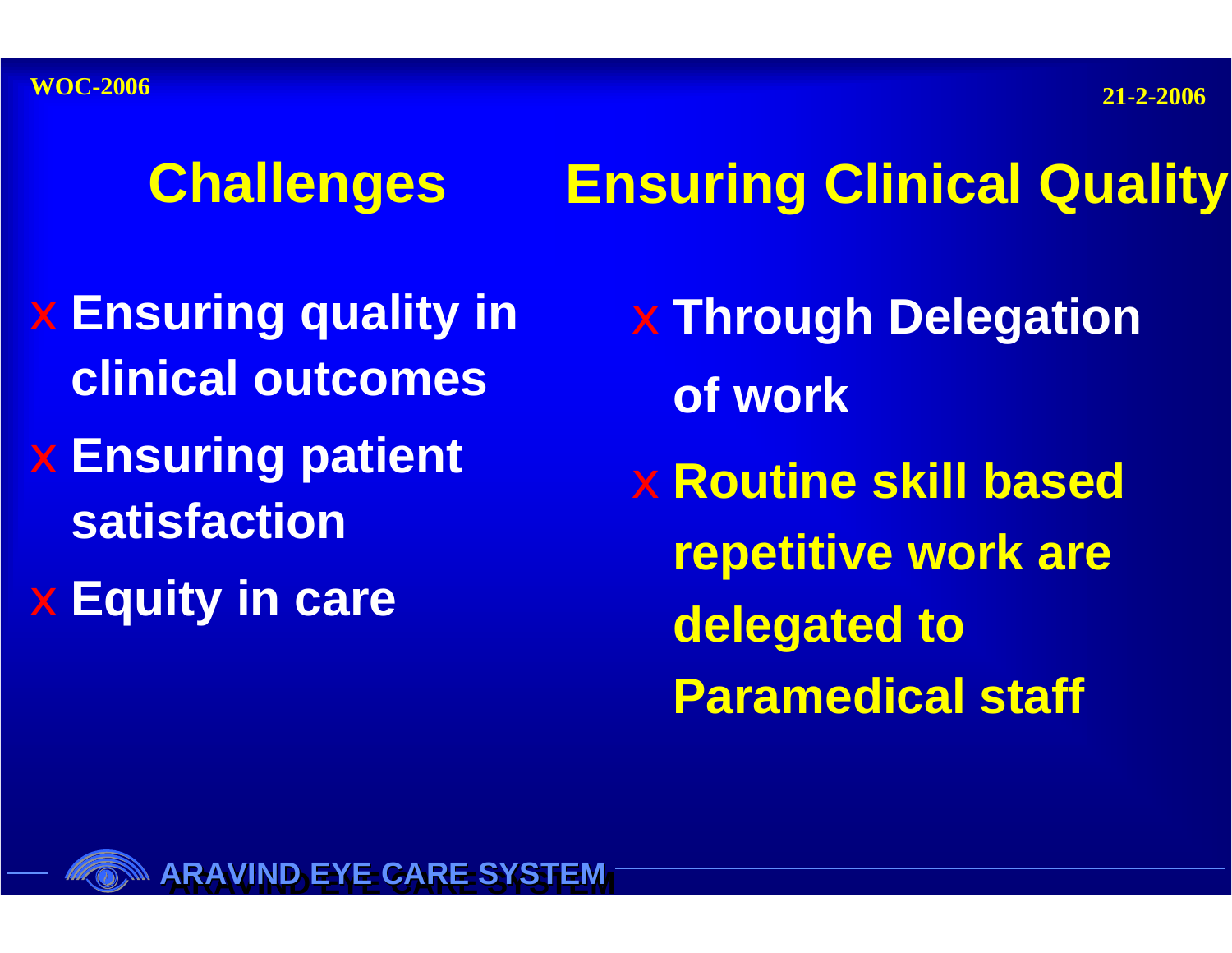| <b>ARAVIND EYE CARE SYSTEM, MLOP's STRENGTH</b> |                   |                                  |                 |                                  |                 |                                  |                 |                                  |                 |                                  |                 |              |
|-------------------------------------------------|-------------------|----------------------------------|-----------------|----------------------------------|-----------------|----------------------------------|-----------------|----------------------------------|-----------------|----------------------------------|-----------------|--------------|
|                                                 |                   |                                  |                 |                                  |                 |                                  |                 |                                  |                 |                                  |                 |              |
|                                                 |                   | <b>Madurai</b>                   |                 | <b>Theni</b>                     |                 | <b>Tirunelveli</b>               |                 | <b>Coimbatore</b>                |                 | <b>Pondicherry</b>               |                 |              |
| <b>Sno</b>                                      | Dept.             | <b>Permanent</b><br><b>Staff</b> | <b>Trainees</b> | <b>Permanent</b><br><b>Staff</b> | <b>Trainees</b> | <b>Permanent</b><br><b>Staff</b> | <b>Trainees</b> | <b>Permanent</b><br><b>Staff</b> | <b>Trainees</b> | <b>Permanent</b><br><b>Staff</b> | <b>Trainees</b> | <b>Total</b> |
| $\overline{1}$                                  | <b>OP</b>         | 45                               | 38              | 3                                | $\overline{4}$  | 21                               | 25              | 29                               | 26              | 11                               | 25              | 227          |
| $\overline{2}$                                  | Ward              | 19                               | 28              | $\overline{2}$                   | 2 <sup>1</sup>  | 9 <sup>°</sup>                   | 12              | 14                               | 12 <sup>°</sup> | 11                               | 11              | 120          |
| $\mathbf{3}$                                    | Refraction        | 27                               | 70              | 6 <sup>1</sup>                   | 3 <sup>°</sup>  | 13 <sup>°</sup>                  | 17              | 21                               | 20              | 14                               | 17              | 208          |
| $\overline{4}$                                  | <b>Theatre</b>    | 57                               | 64              | $\overline{4}$                   | 3 <sup>°</sup>  | 16 <sup>°</sup>                  | 25              | 18                               | 36              | 12 <sup>°</sup>                  | 33              | 268          |
| 5 <sub>5</sub>                                  | Housekeeping      | 18                               | 21              | 2                                | $\overline{1}$  | $\overline{2}$                   | 14              | 5 <sup>5</sup>                   | 10              | $6 \overline{6}$                 | 13              | 92           |
| 6 <sup>°</sup>                                  | <b>Counsellor</b> | 19                               | 24              | $\overline{1}$                   | $\mathbf{3}$    | 14                               | 8               | 16                               | 17              | 16                               | 17              | 135          |
| $\overline{7}$                                  | <b>Reception</b>  | 17                               | 22              | $\overline{2}$                   | $\overline{2}$  | 10 <sup>°</sup>                  | 12              | 13 <sup>°</sup>                  | 13              | 16                               | 17              | 124          |
|                                                 | <b>TOTAL</b>      | 202                              | 267             | 20                               | 18              | 85                               | 113             | 116                              | 134             | 86                               | 133             | 1174         |

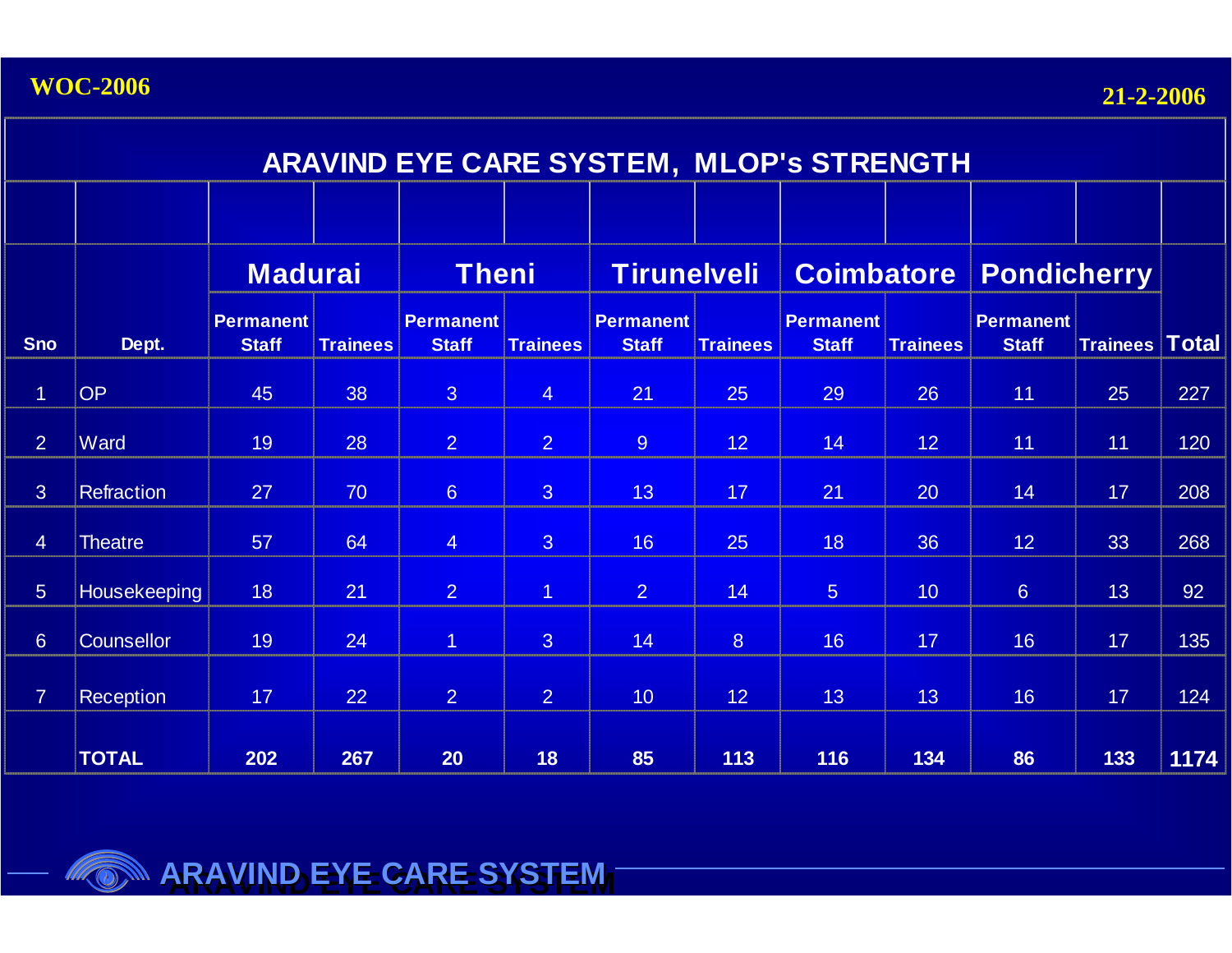# **Training Programme at Aravind Training Programme at Aravind**

- <sup>x</sup> **Started 27 years ago**
- <sup>x</sup> **To counter the non availability of the trained personnel**
- x **Was a cost effective model which involved an**
- <sup>x</sup> **In house training and was need based and specific to the job**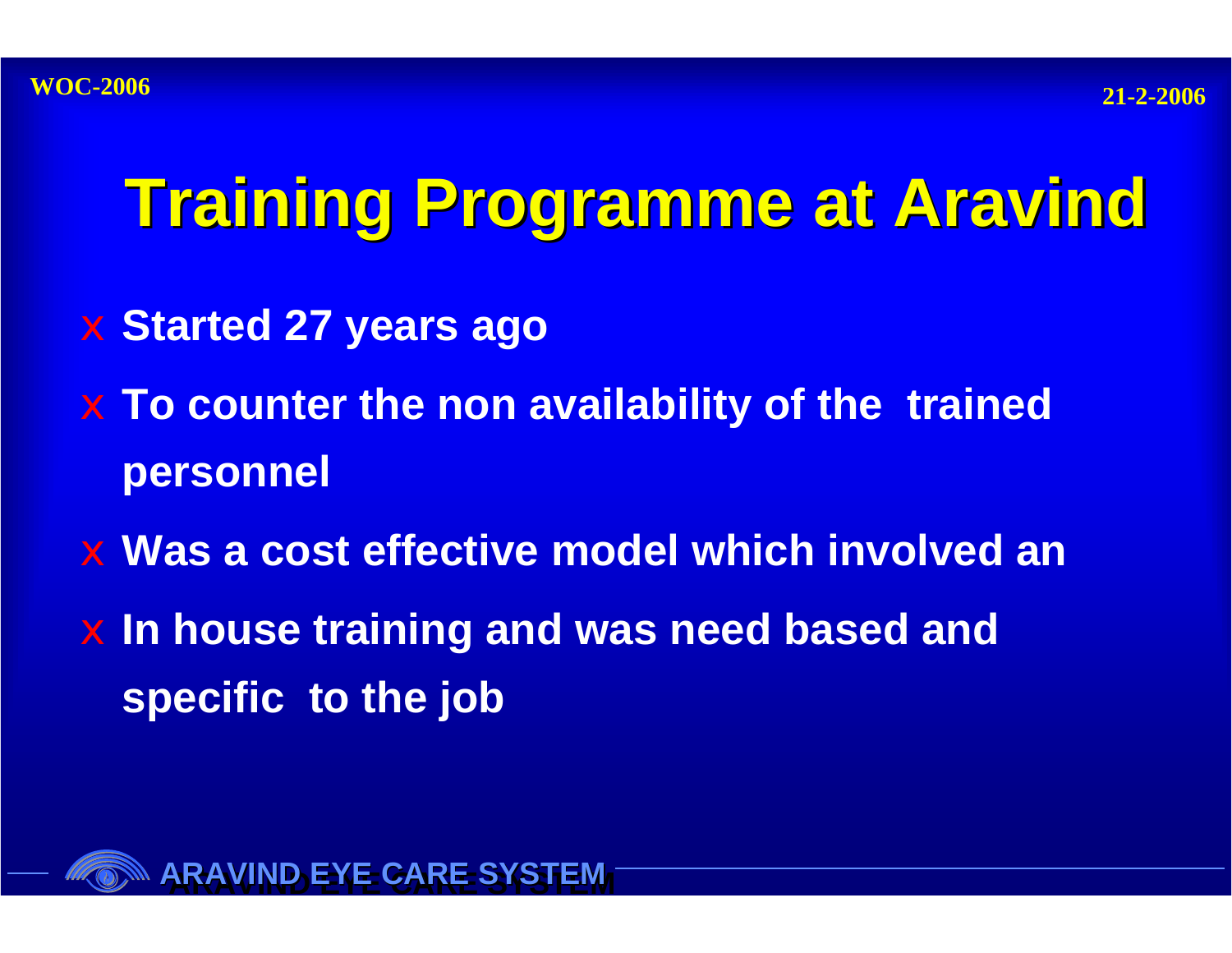# **Recruitment Marketing**

**Man power requirement is assessed every year**

**Through word of mouth**

**For 200 positions - 1000 applications**

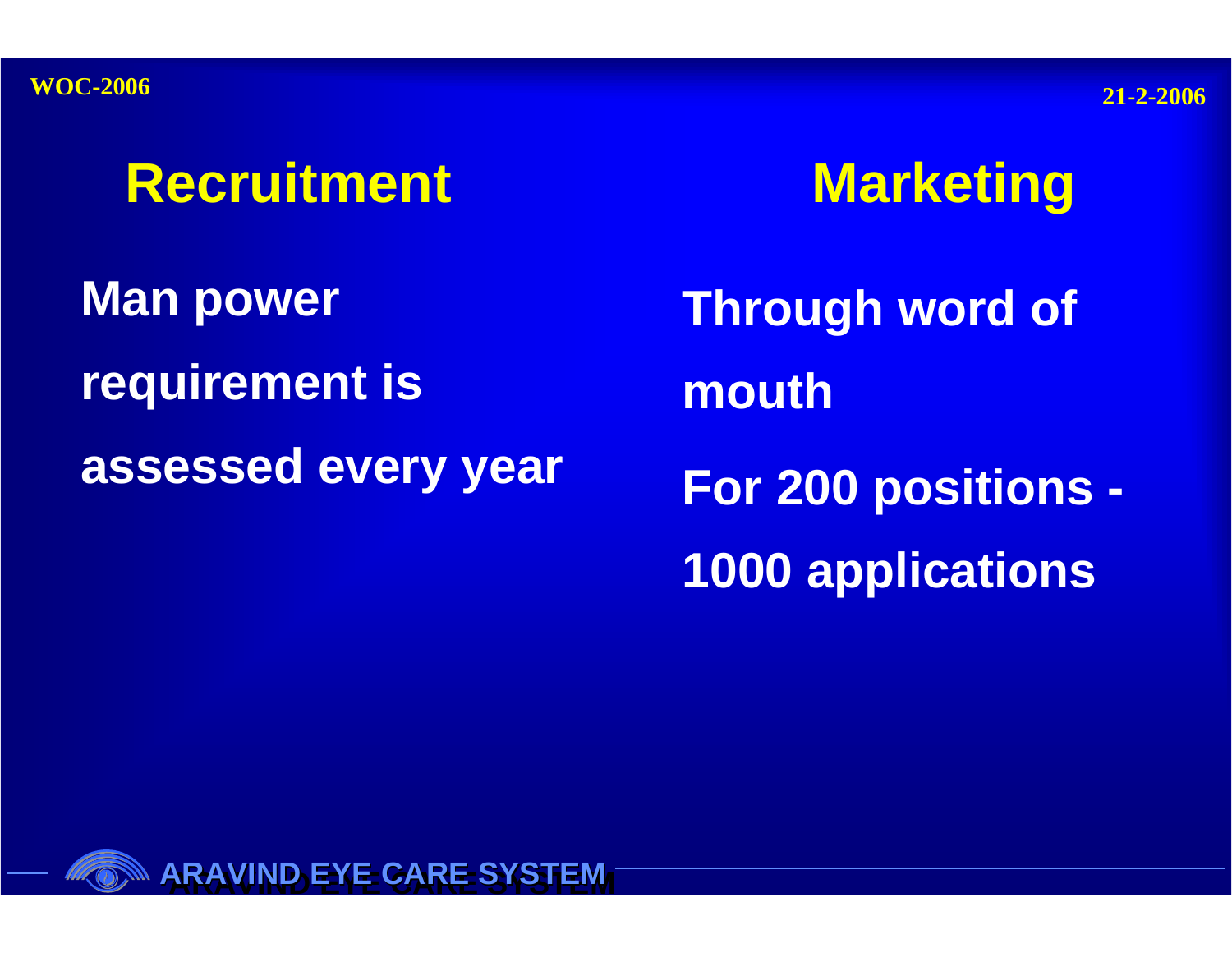# **Selection Criteria**

# **Written exam**

**Interview with the candidate and the family**

**General physique - job specific Personality - job specific**

**Education - 12th (H.S.C) standard with a science background**

- **Age - 17-18 years**
- **Experience - Fresh candidates with no work experience**
- **Background - Rural, low income family**
	-
	-

**ARAVIND EYE CARE SYSTEM ARAVIND EYE CARE SYSTEM ARAVIND EYE CARE SYSTEM**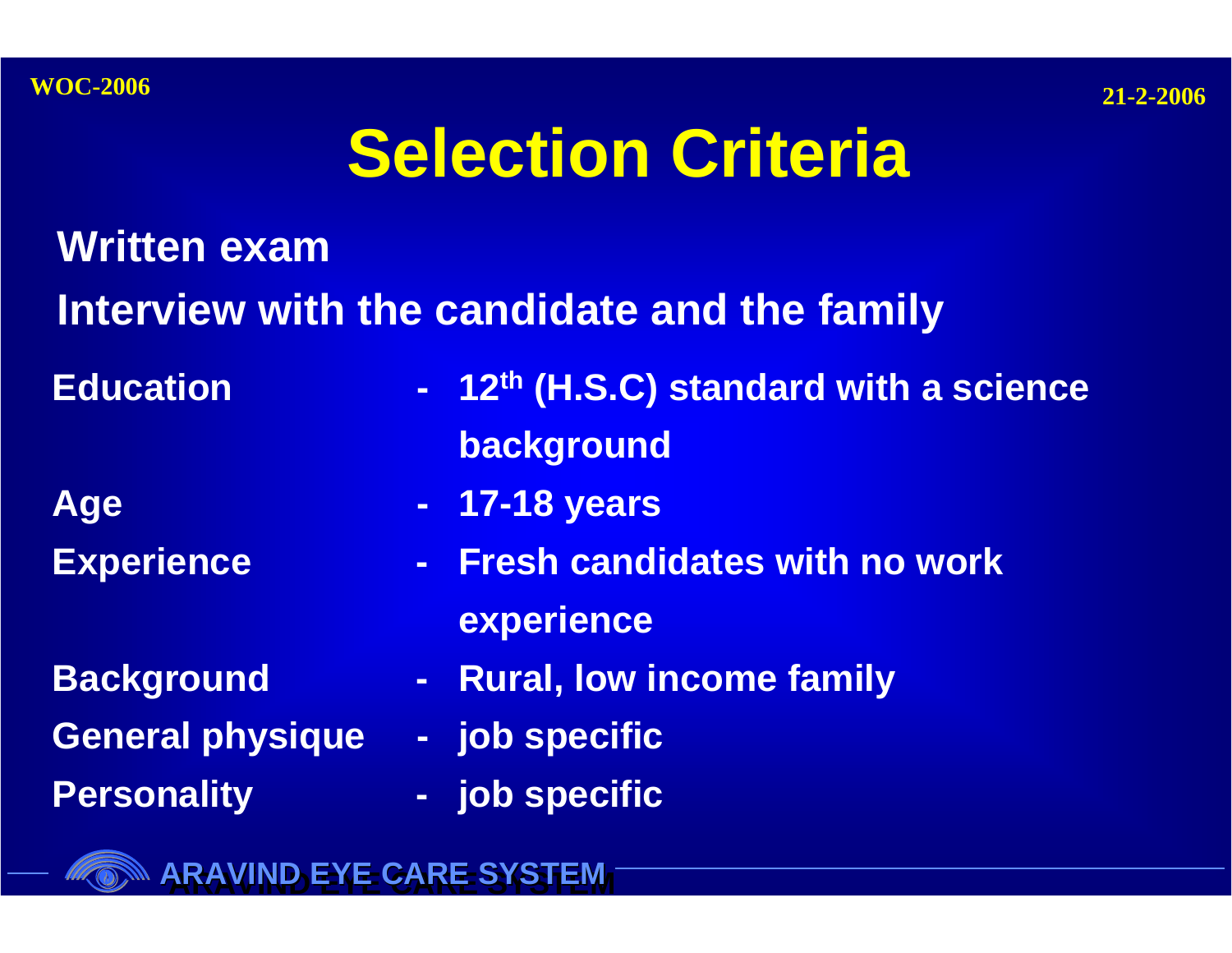# **Admission**

- <sup>x</sup> **Letter to the parents with a detailed description of the job and the norms of the institution**
- <sup>x</sup> **The candidate with the parents are addressed with the history of Aravind ,its participation in the community and also the role of each of the categories in the ultimate mission and vision of the institution**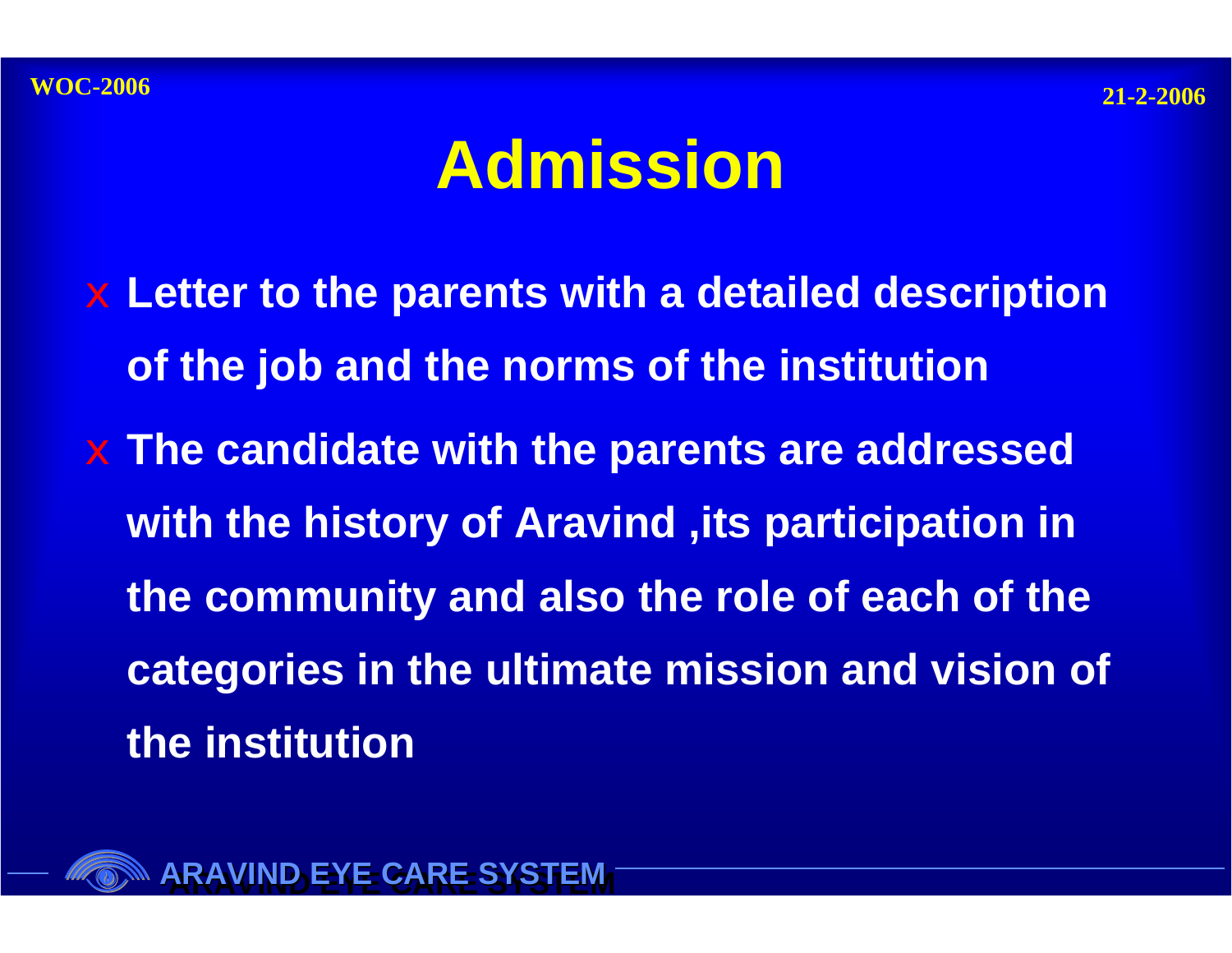### **WOC-2006Structure of the Two Years Training Programme<sup>06</sup>**

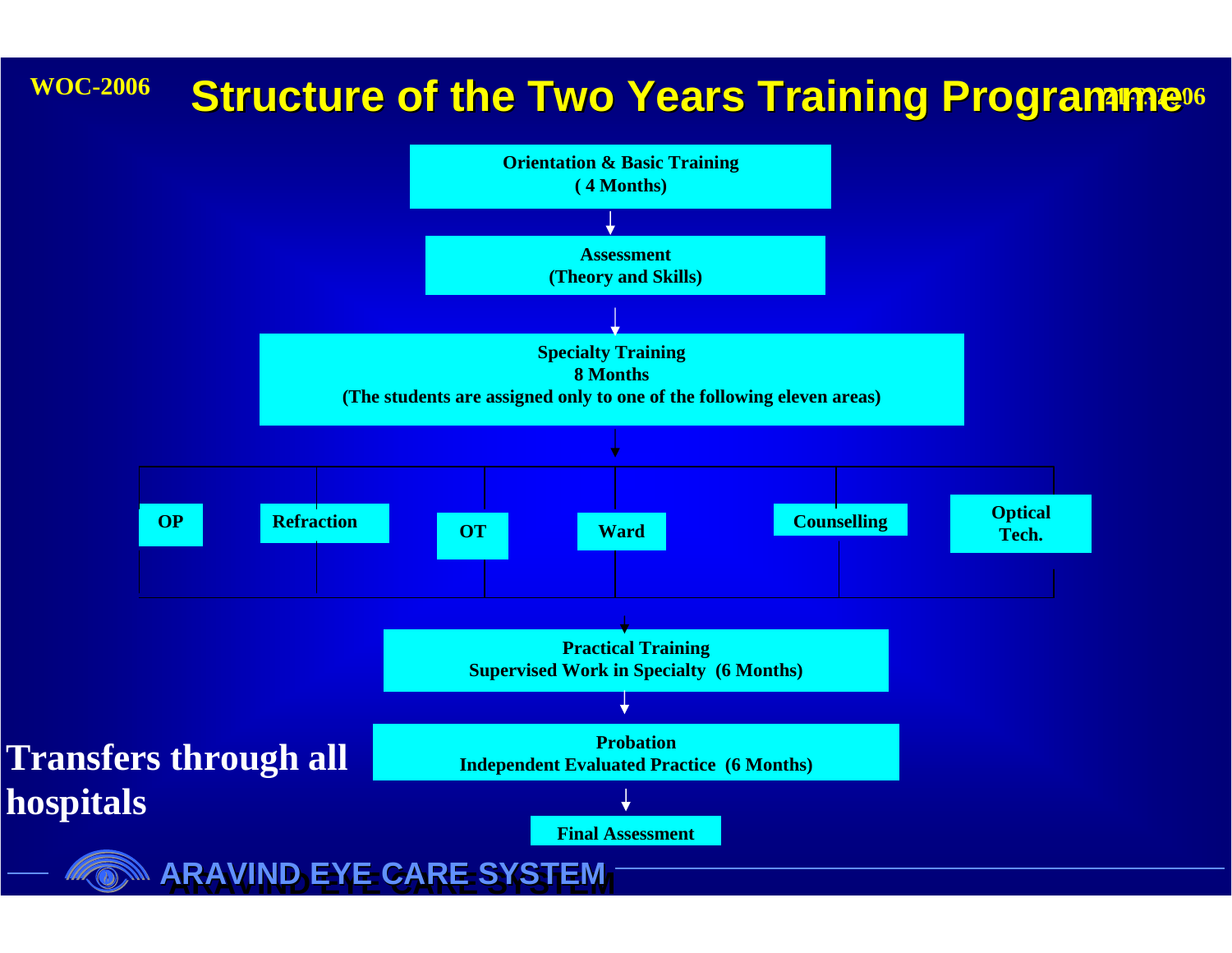# **Evaluation**

- <sup>x</sup> **Weekly Assessment**
- <sup>x</sup> **Log books with indicators**
- <sup>x</sup> **Examination viva, practical performance and clinical test,**
- <sup>x</sup> **Problem solving**

# **Strengths Strengths**

**E Accredited by JCAHPO –**<u>— only Non American,</u> **Canadian centre in the worldworld**

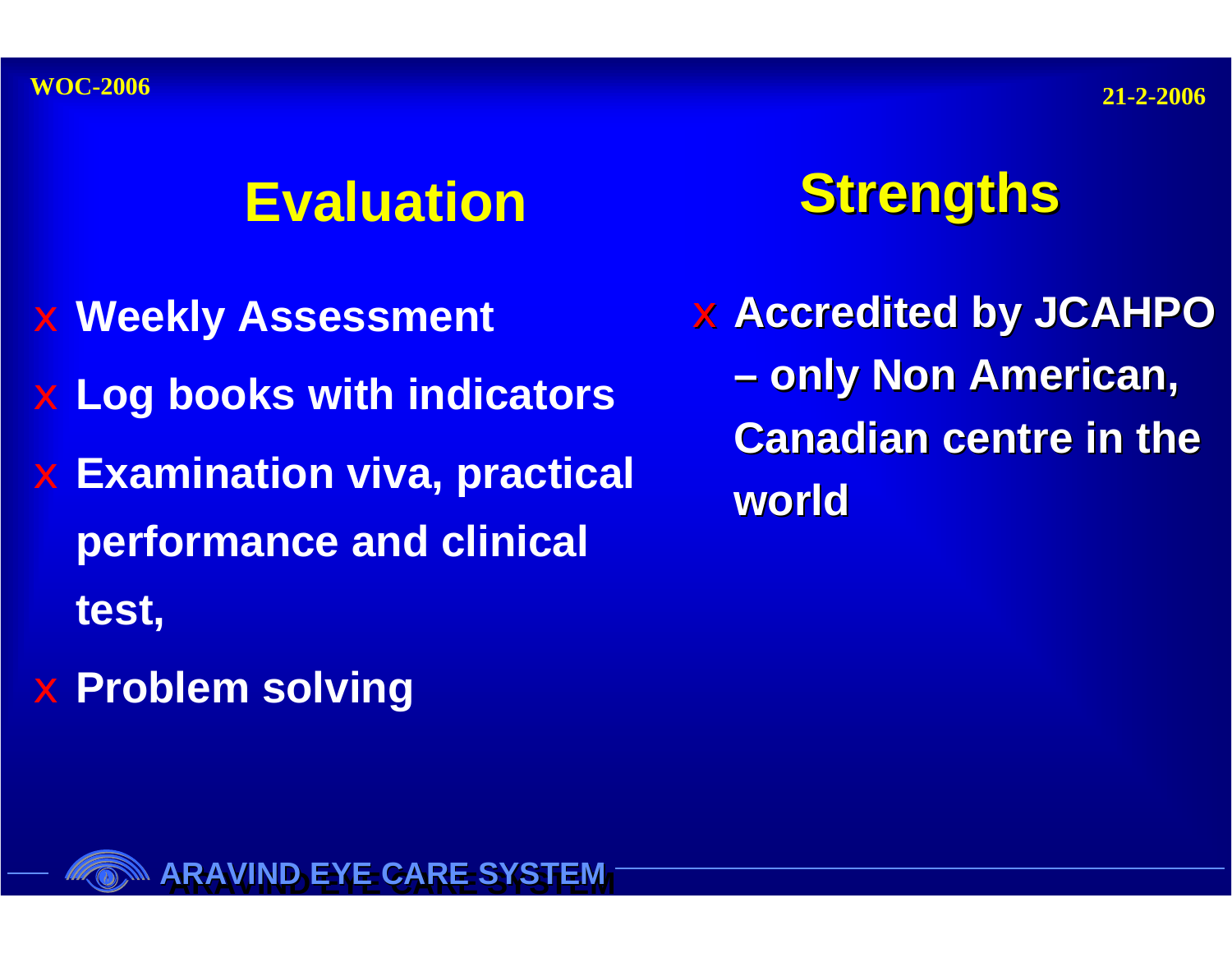



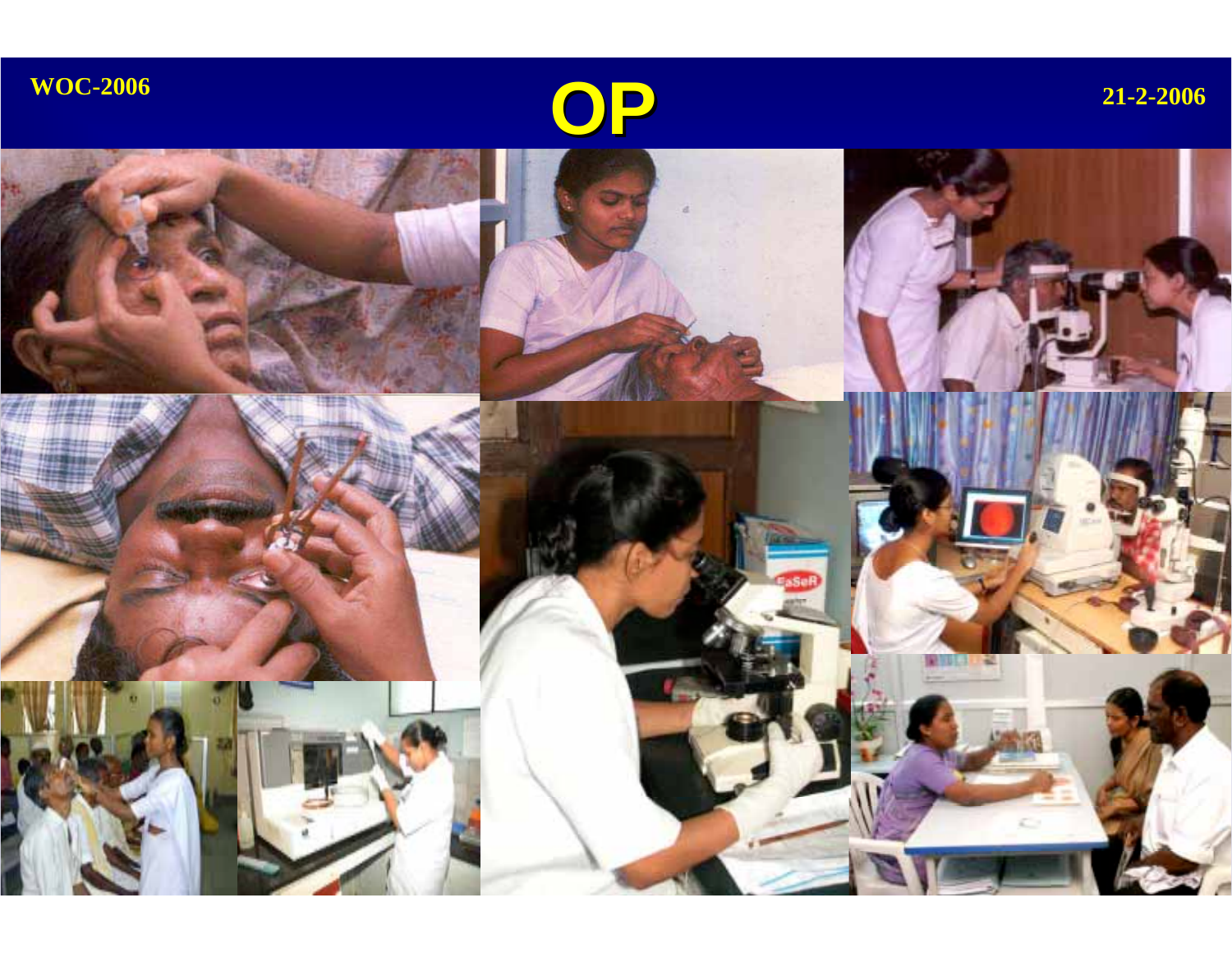**21-2-2006**

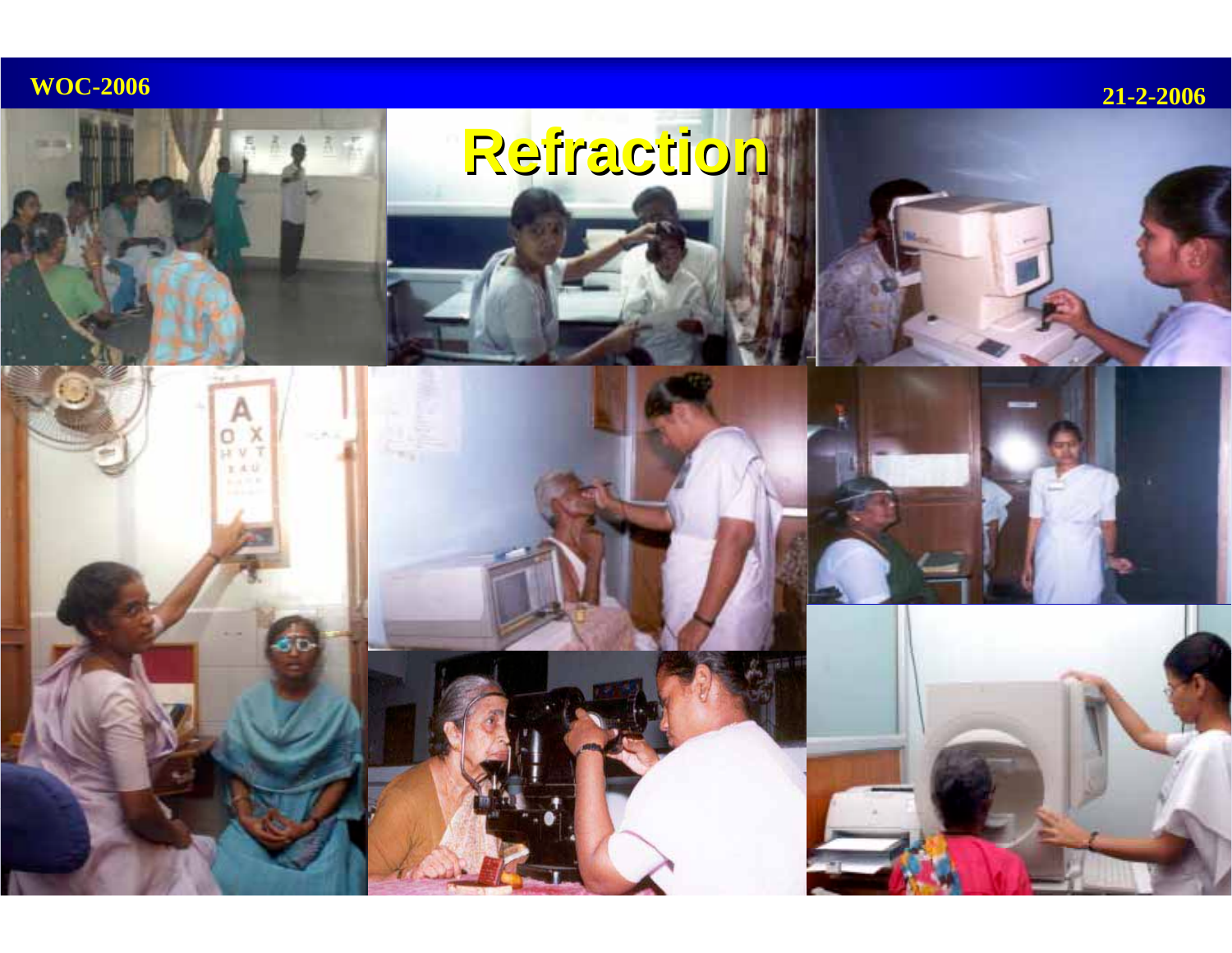**21-2-2006**

# **Optical Dispensing System Optical Dispensing System**





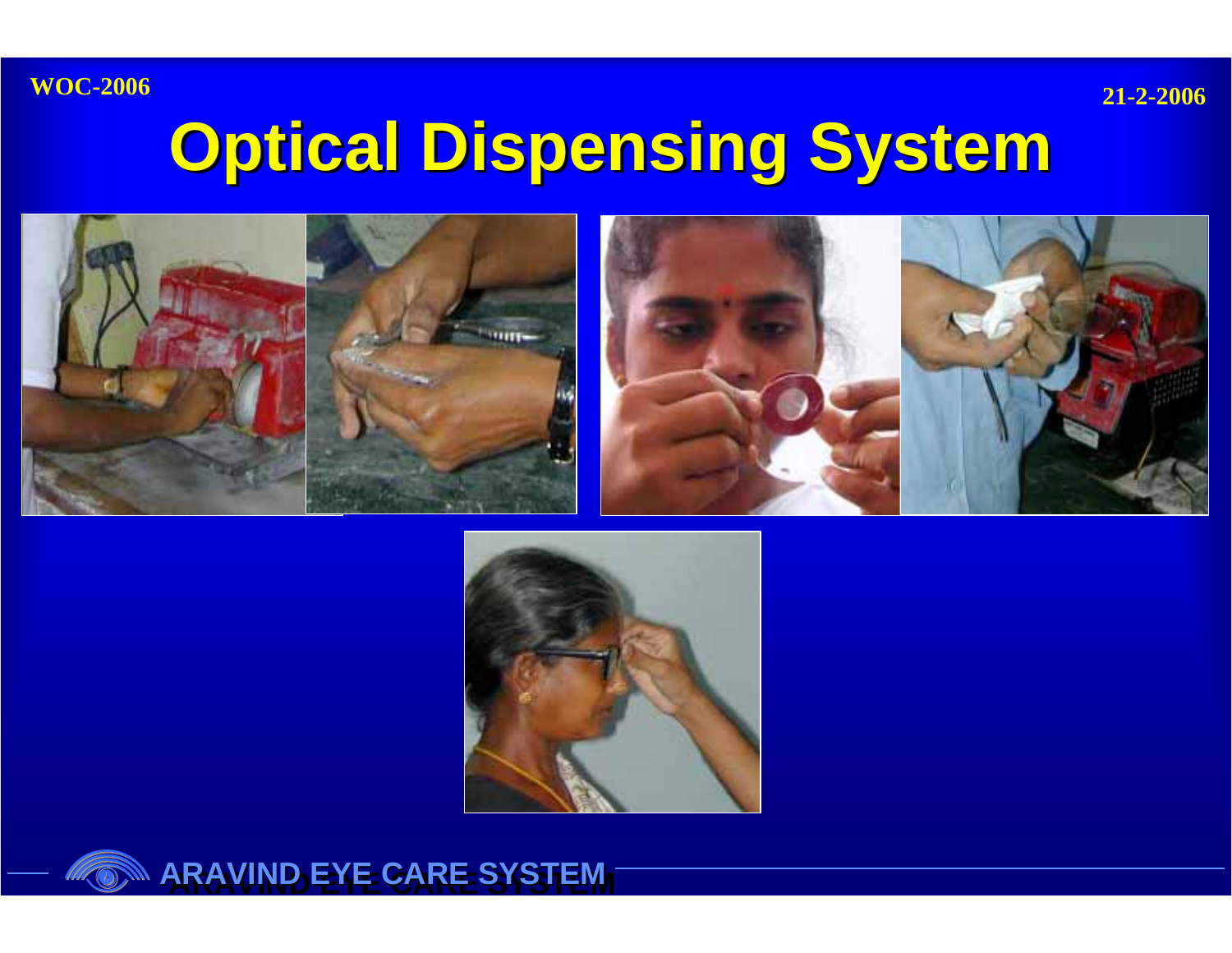**21-2-2006**

# **Ward**



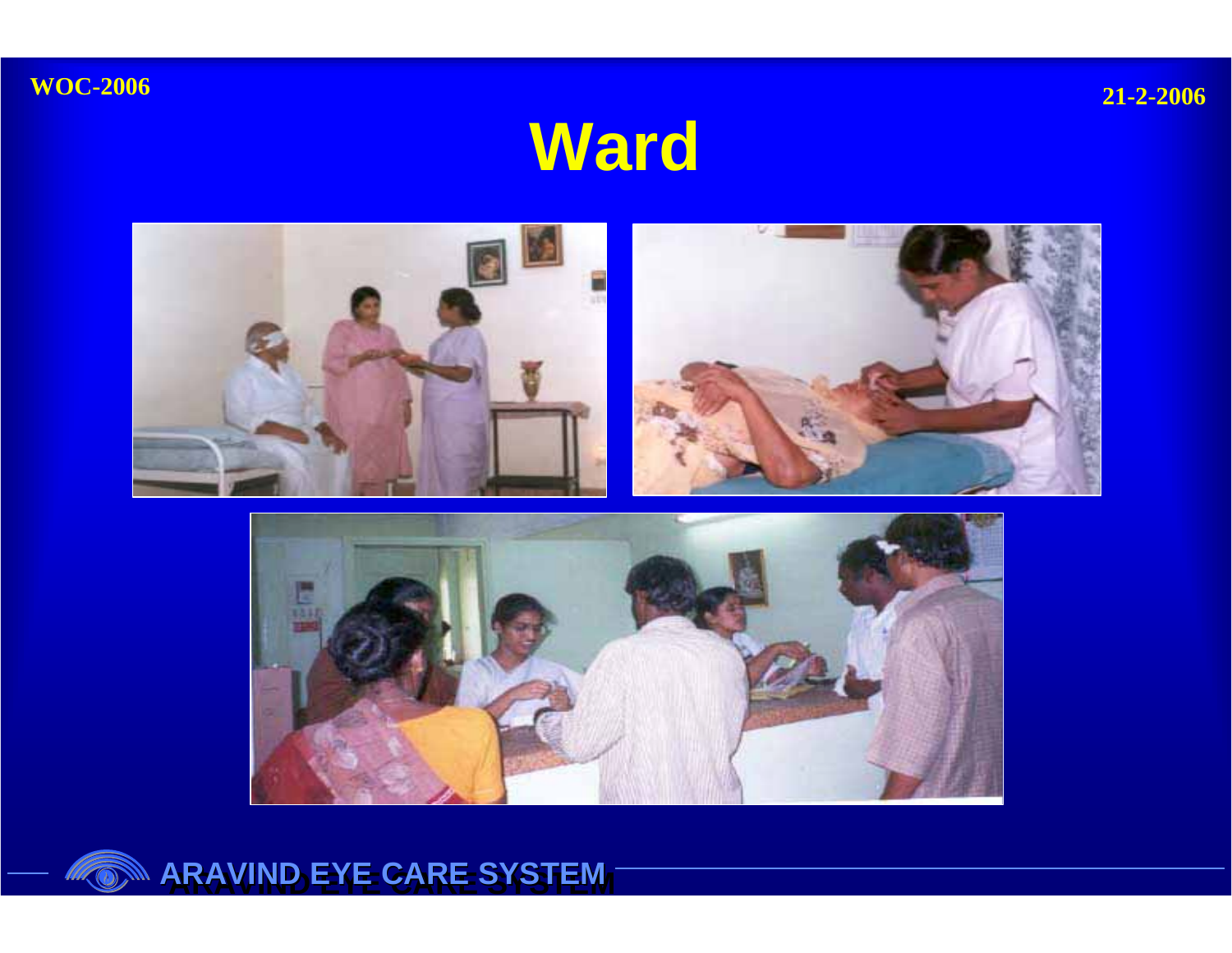**21-2-2006**

# **Operating room**

**ARAVIND EYE CARE SYSTEM ARAVIND EYE CARE SYSTEM ARAVIND EYE CARE SYSTEM**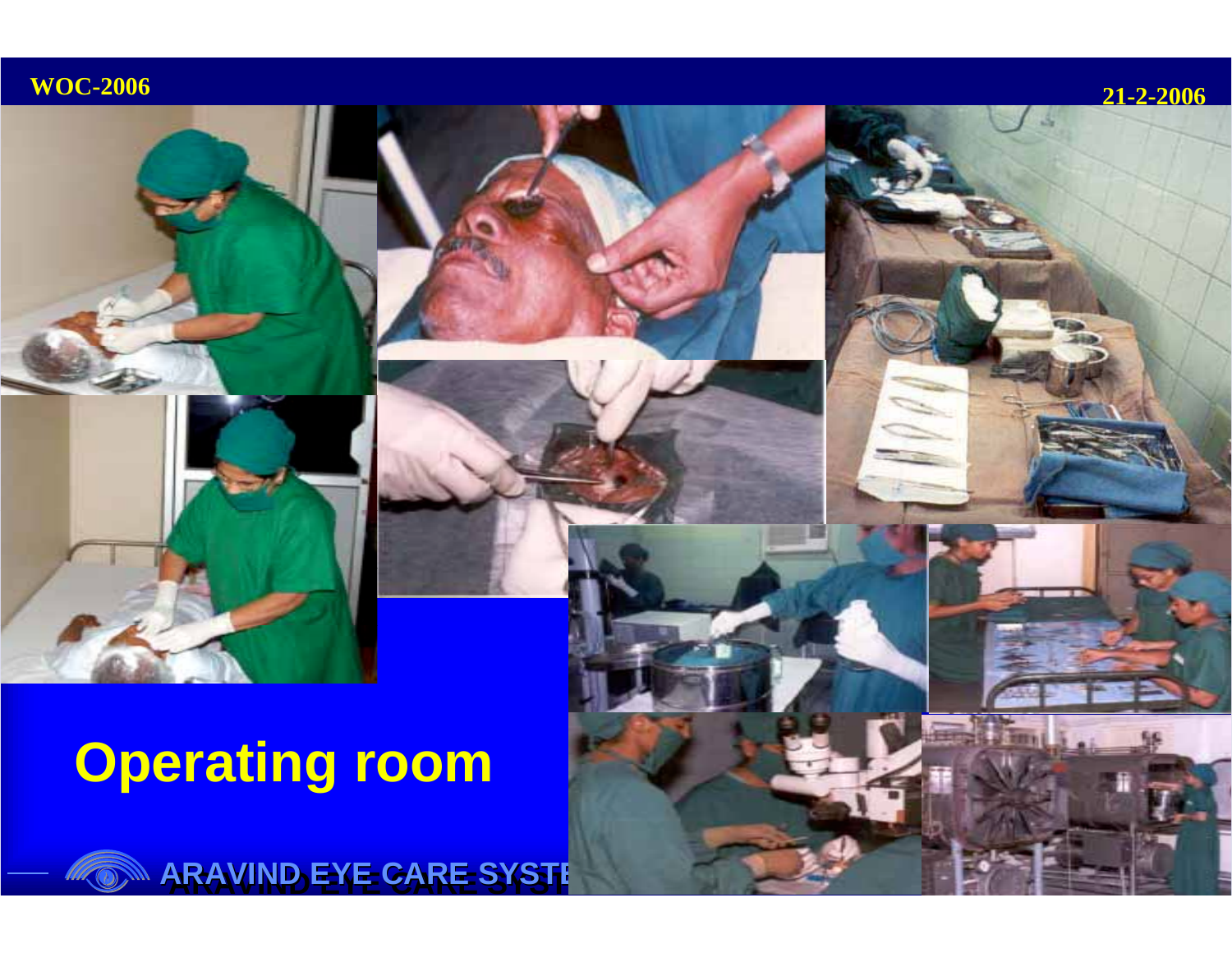

**ARAVIND EYE CARE SYSTEM ARAVIND EYE CARE SYSTEM ARAVIND EYE CARE SYSTEM**



**Camp**



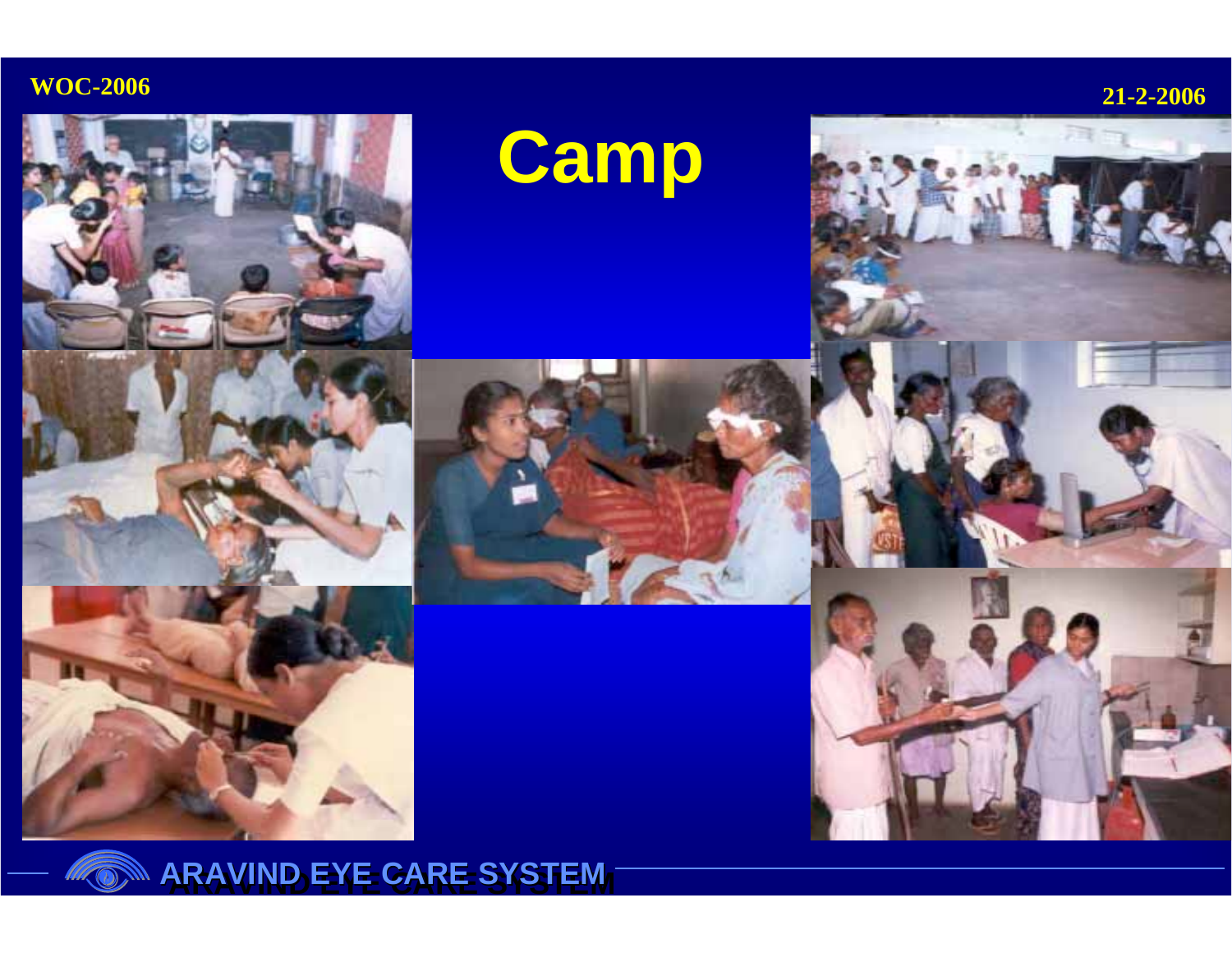# **21-2-2006 High volume surgery High volume surgery Set-up within a OR up within a OR**

# **Surgical team: Surgical team:**

- <sup>x</sup> **Ophthalmologist Ophthalmologist - 1**
- **z** Scrub nurses 2
- x **Sterilization nurse Sterilization nurse**
- <sup>x</sup> **Circulating nurse Circulating nurse - 1**
- x **Theater assistant Theater assistant - 1**

**Average patient turnover per surgeon per hour per surgeon per hour : 8 - 12 cases 12 cases**

**Total patient turnover** 

**- 1**

**per surgeon for 6 hrs per surgeon for 6 hrs : 45 - 60 cases 60 cases**

**ARAVIND EYE CARE SYSTEM ARAVIND EYE CARE SYSTEM ARAVIND EYE CARE SYSTEM**

# **Equipment: Equipment:**

- **∉ Surgery tables -2**
- <sup>x</sup> **Op. Microscope Op. Microscope - 1**
- x **Instrument sets Instrument sets- 6-10**

- 
-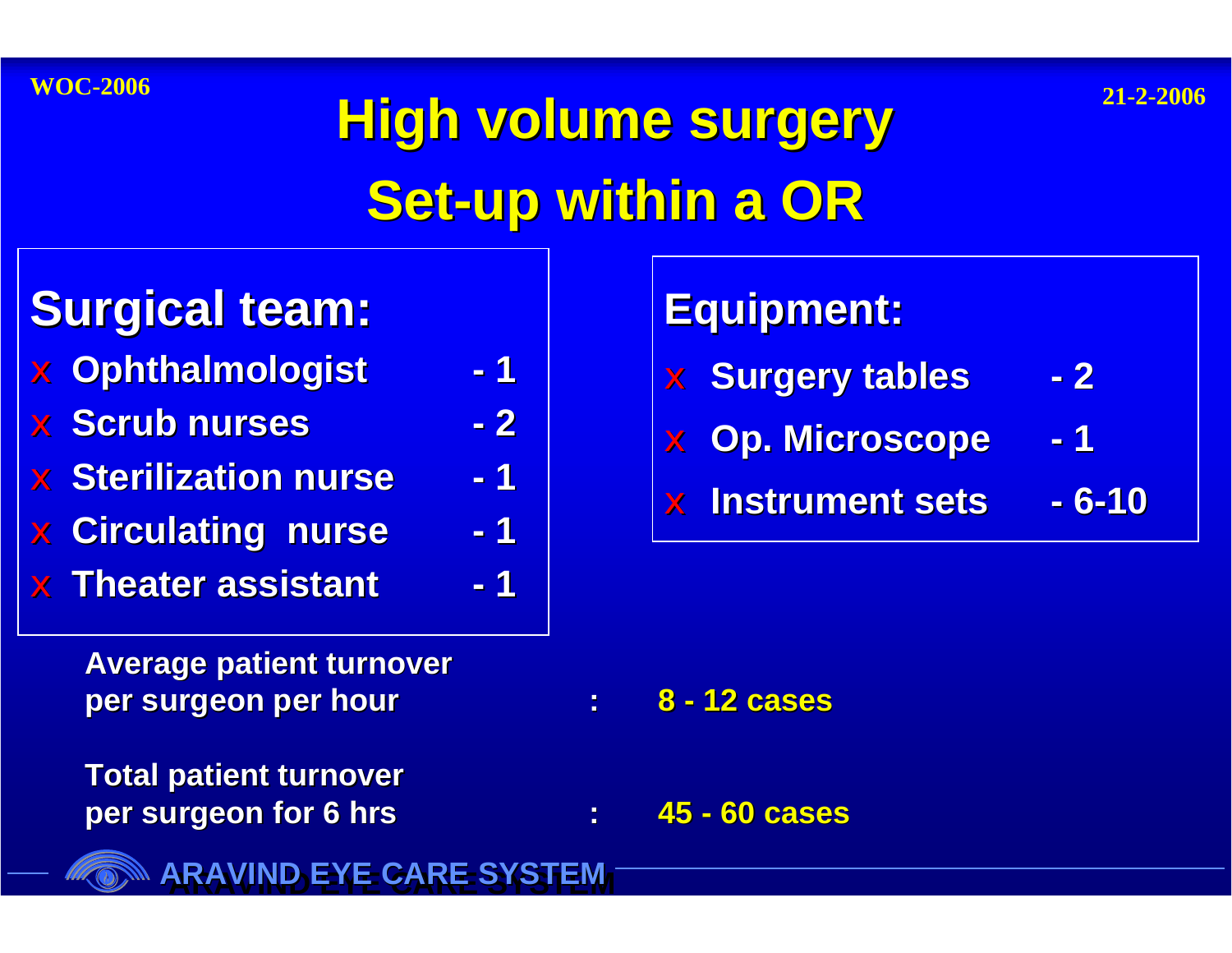# **Hierarchy of Example 2014 Career options**<br> **Career options**

- <sup>x</sup> **Supervisor**
- x **Senior workers**
- x **Junior workers**
- x **Trainees**

- x **Trainee**
- <sup>x</sup> **Employee**
- <sup>x</sup> **5 years –supervisor , trainerdone after assessment and provided with monitory benefits**
- <sup>x</sup> **Rotations ,deputations**
- **∉ Vision centres, community centres**

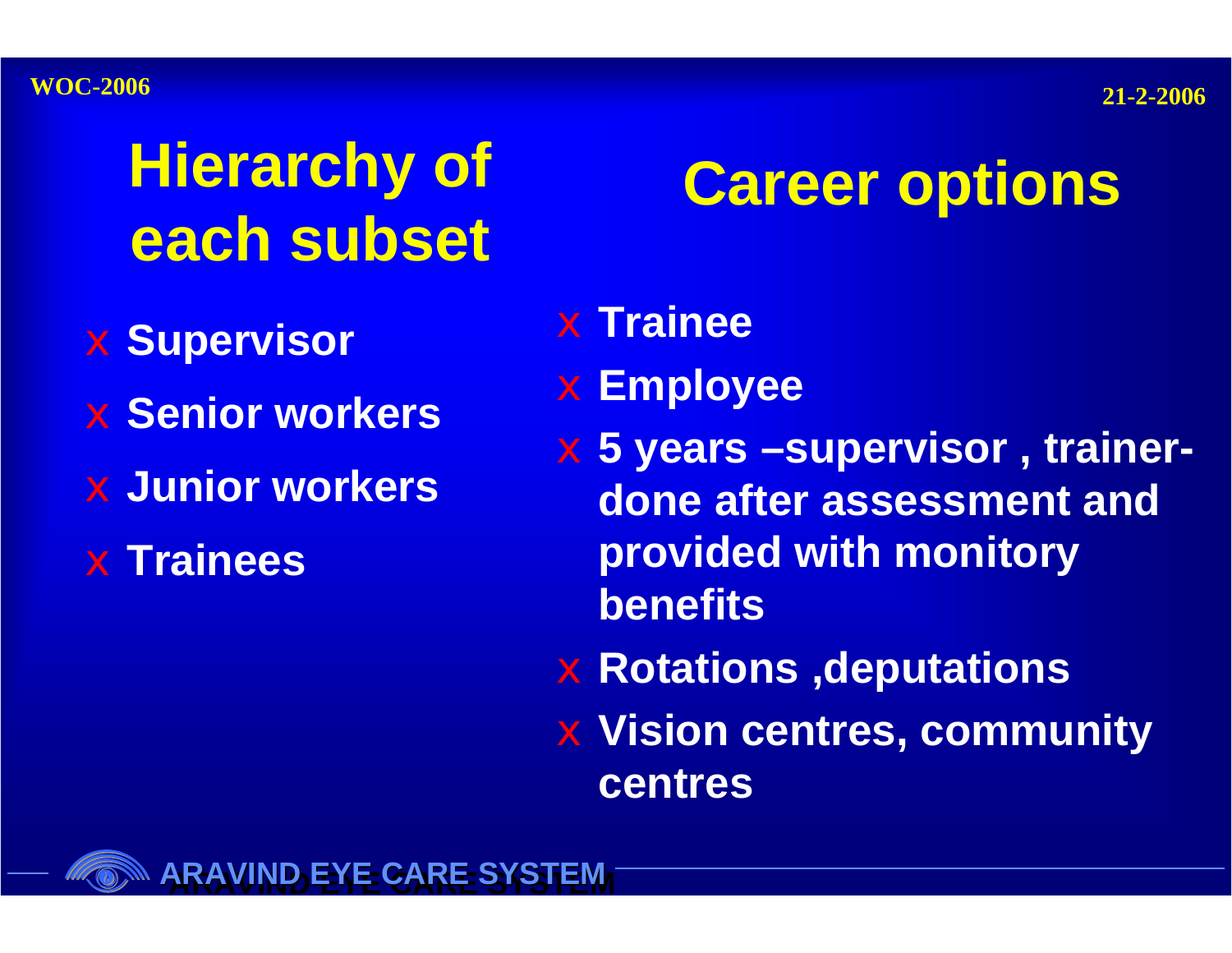**21-2-2006**

# **Rural Vision Center Rural Vision Center**

## **Screened by Paramedic**



# **Vision Center**

# **Data Compressed by Specialised Software**

- **WLL connectivity of n-Logue (36.5Kbps)**
- **Allows Videoconferencing with webcam**

# **Specialty Center**





**ARAVIND EYE CARE SYSTEM ARAVIND EYE CARE SYSTEM ARAVIND EYE CARE SYSTEM**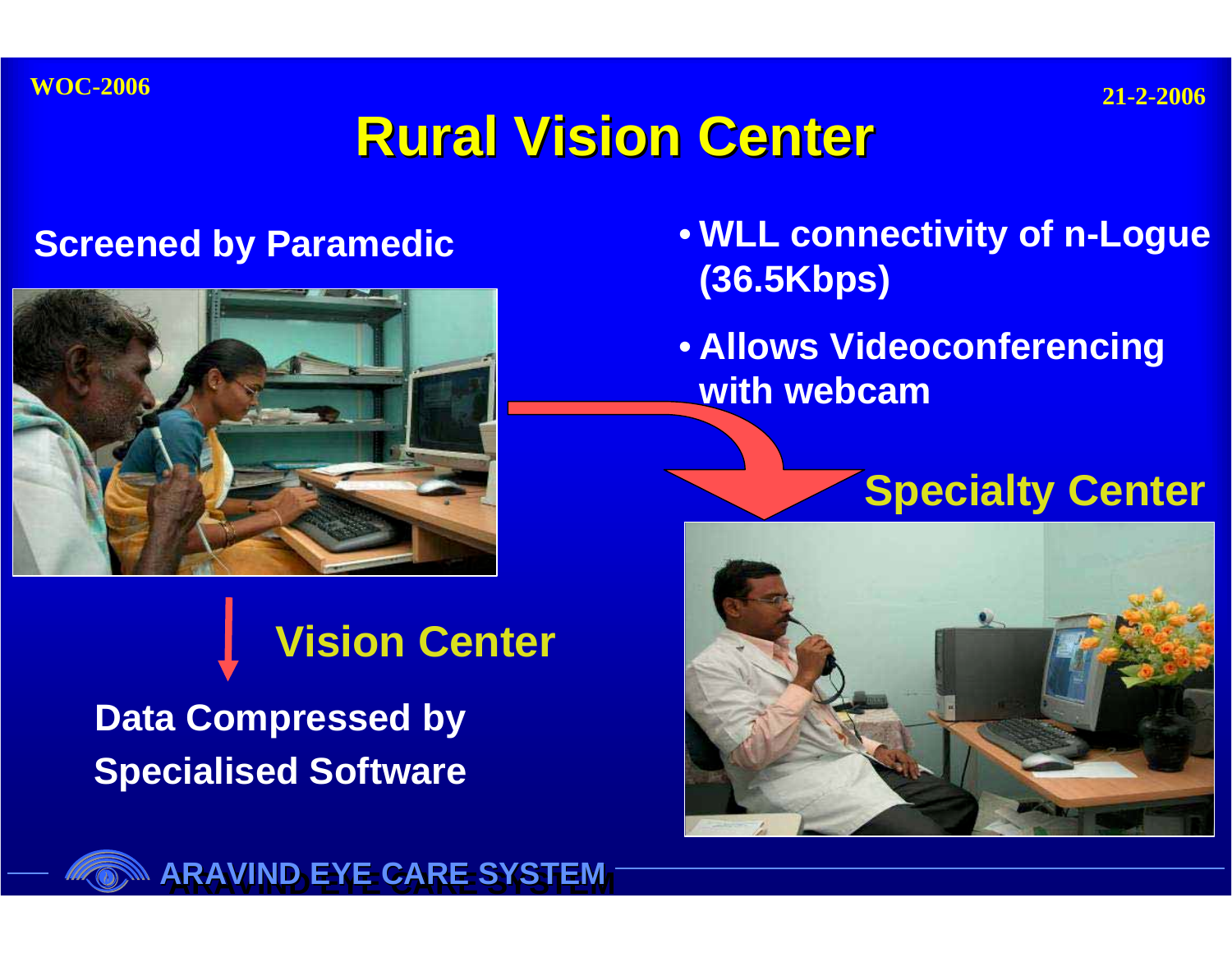# **Grounds for Interaction**

- <sup>x</sup> **Intra - departmental meetings space for ideas and innovations**
- <sup>x</sup> **Interdeparmental meetings for supervisors -space for recognition**
- <sup>x</sup> **Teleconferencing every Thursday among 5 satellites - space to set norms**
- <sup>x</sup> **Journal club meetings once a month and**
- <sup>x</sup> **CME twice a year for all categories for academic up gradation**



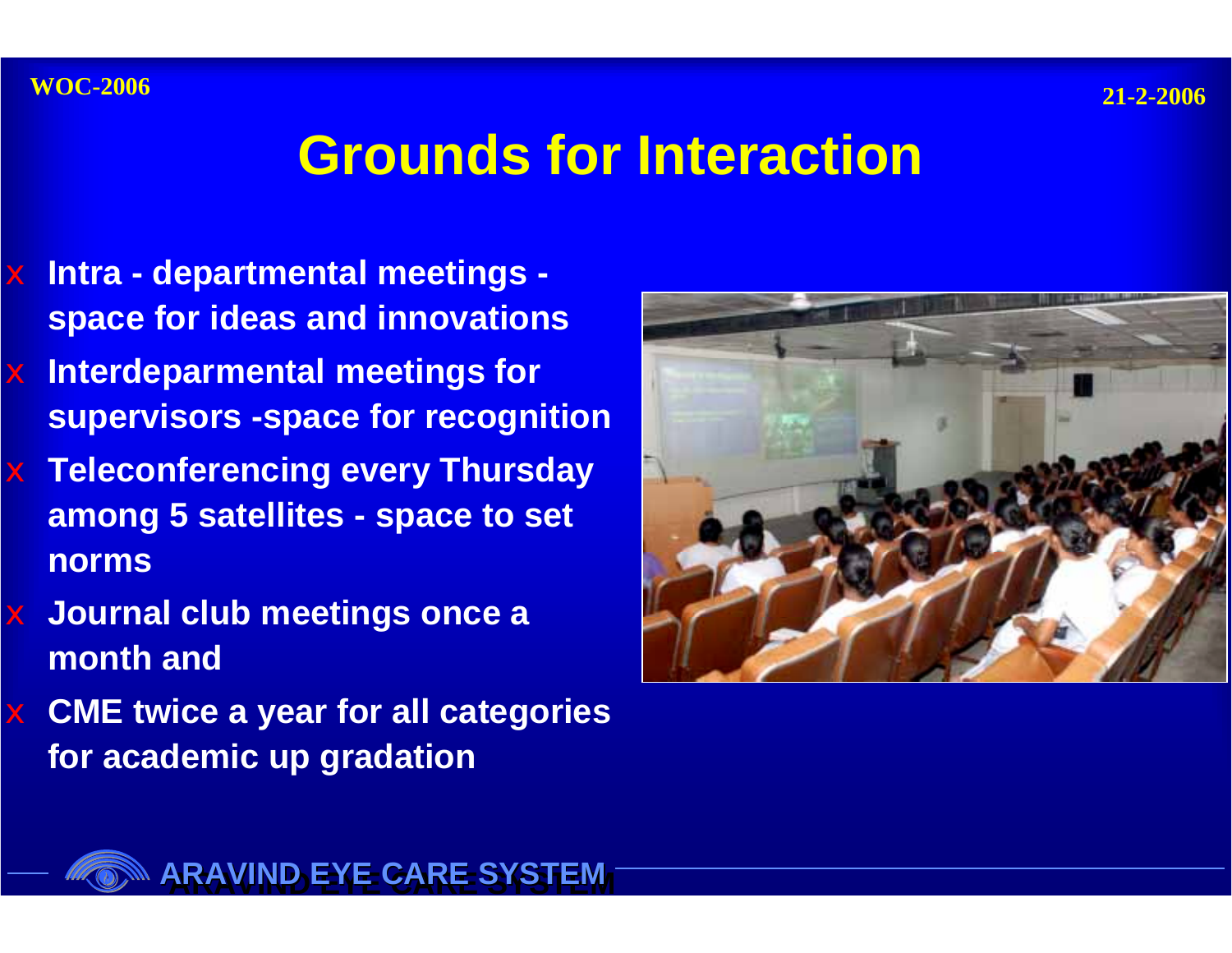# **Immediate focus Immediate focus**

- x **Review the current status and Demand for MLOPS**
- **⊭ Review the training curriculum**
- <sup>x</sup> **Accrediting training programmes**
- <sup>x</sup> **Setting up benchmarks**

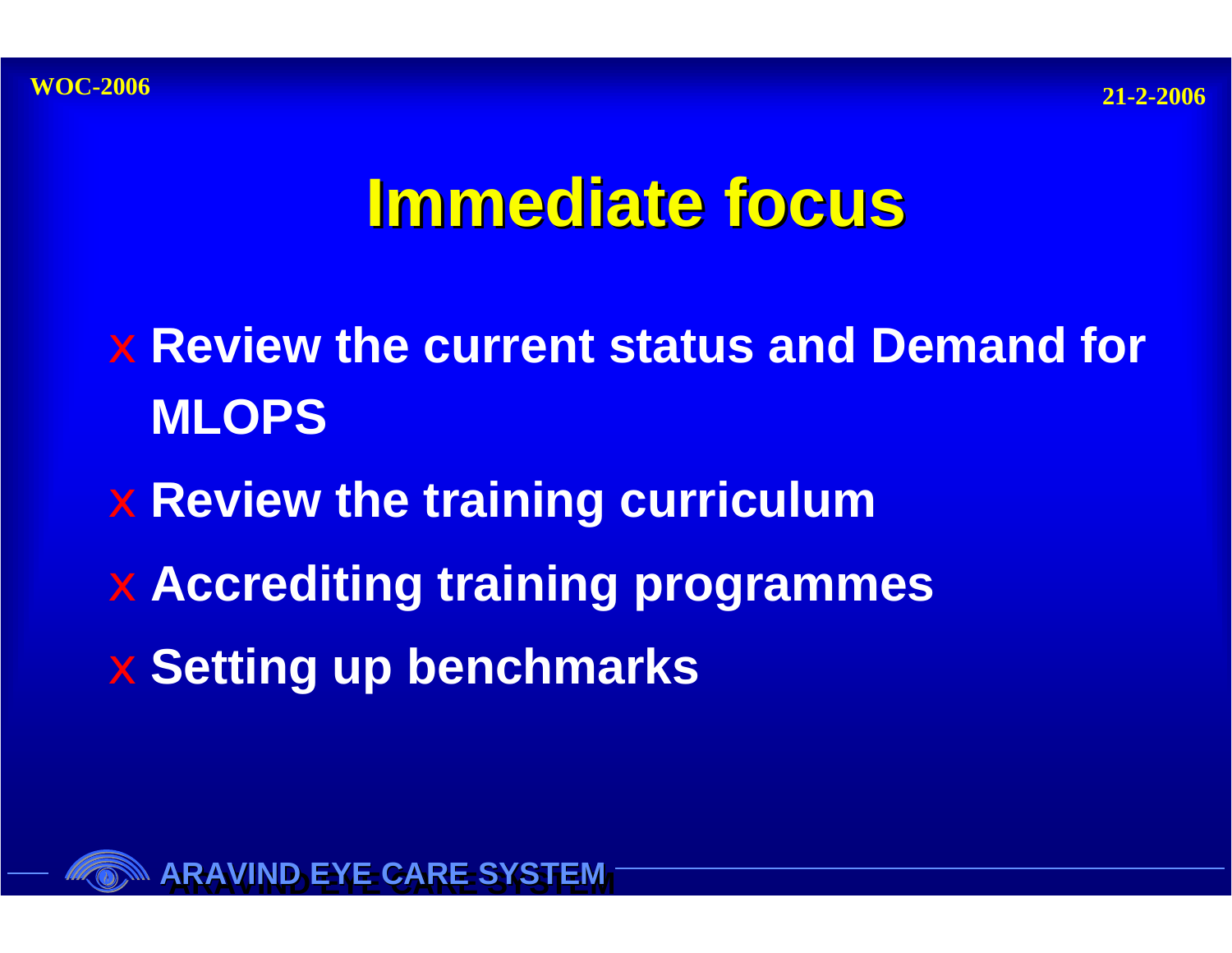# **Conclusion Conclusion**

x **Trained Trained MLOPs are required in large are required in large numbers for efficient eye care system numbers for efficient eye care system ∉ Realisation of their contribution is crucial to fulfil the Vision 2020 goals the Vision 2020 goals**